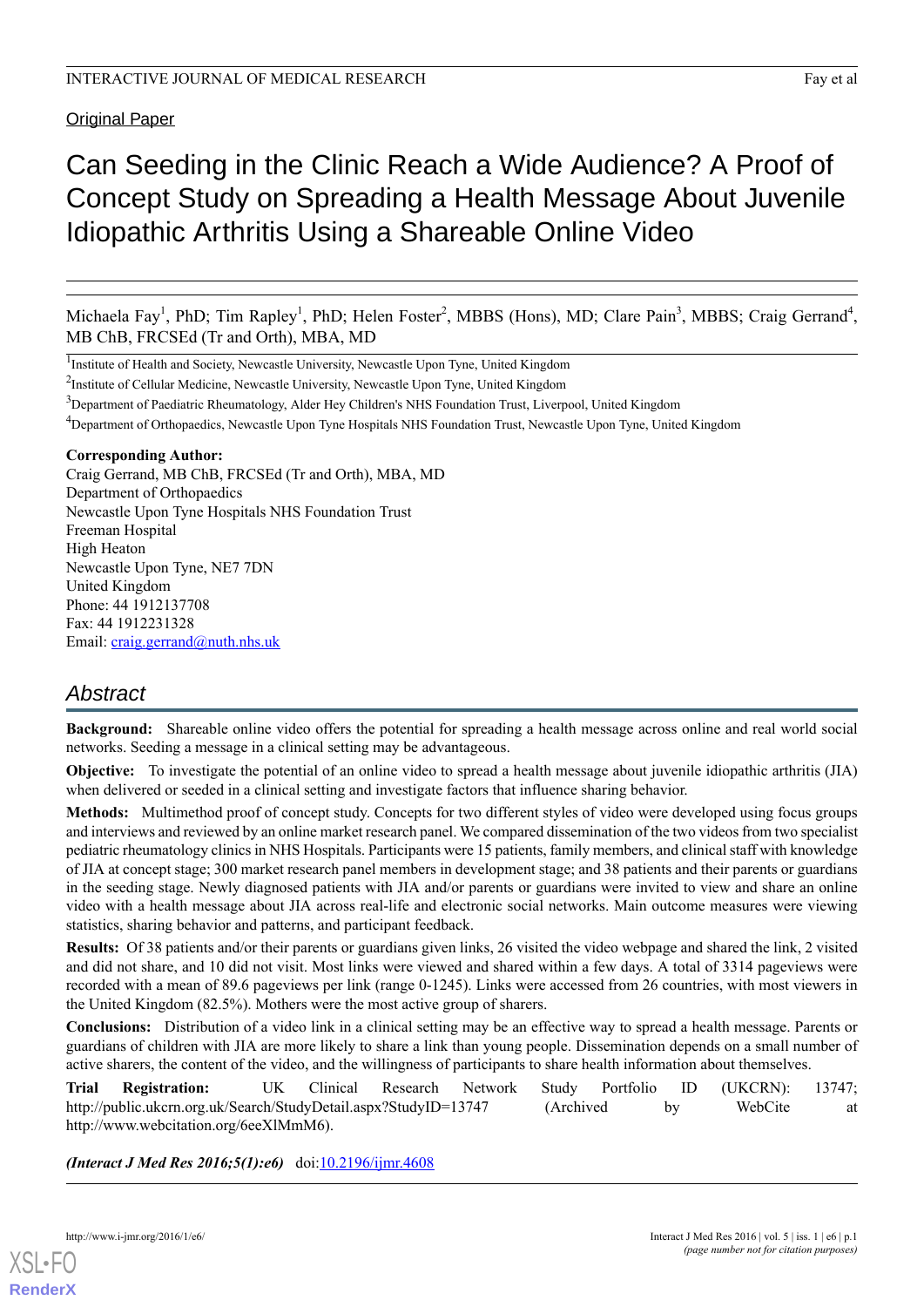#### INTERACTIVE JOURNAL OF MEDICAL RESEARCH FAY EXAMPLE TO A RESEARCH FAY A RESEARCH FAY AND THE SERVICE OF MEDICAL RESEARCH

#### **KEYWORDS**

juvenile arthritis; video-audio media; patient education; Internet

# *Introduction*

Health promotion and early diagnosis are core components of the National Health Service Improving Quality program [[1\]](#page-8-0). Traditional multiplatform awareness campaigns, however, can be resource intensive with a finite lifespan, and their impact and cost effectiveness may be difficult to measure [[2\]](#page-8-1). In contrast, the sharing of online content may disseminate health messages at relatively low cost. The potential reach of online messages is increasing: 73% of the UK population use the Internet and of these, 71% use it to gather health information [[3](#page-8-2)]. One in 20 Google searches is for health information [\[4](#page-8-3)]. Furthermore, improving the use of digital technologies for health is a priority for the National Health Service [\[5](#page-8-4)].

Viral campaigns can reach large numbers of people through active sharing, but success depends upon the willingness of individuals to share messages. Shared online health messages are not simply passed from producer to consumer but are mediated before dissemination across social and other networks (eg, email). The potential advantages of online sharing of health messages include cost-effective dissemination of bottom-up advice, greater reach than read-only information, the ability to trigger debate and generate support within networks, and encouragement for patients to "come out" as living with a chronic condition. Open discussion within social media forums can decrease stigma attached to health conditions such as mental illness [[6\]](#page-9-0).

<span id="page-1-0"></span>We were therefore interested in finding out whether seeding a viral campaign in a clinical setting could be effective in spreading a health message. We thought this could be successful because the message came from a trusted source, and members of patients' social networks might be interested in the patients and their new diagnoses. However, we recognized this approach could fail if there was reluctance to disclose personal

information (ie, participants felt vulnerable) [[3\]](#page-8-2) or if there was stigma associated with the condition. Furthermore, successful dissemination online depends on the tone and content: a humorous message about sexually transmitted diseases may be more widely shared than a serious one [[7\]](#page-9-1).

The diagnosis of musculoskeletal conditions such as juvenile idiopathic arthritis (JIA), muscular dystrophies, and bone cancer in children and young people is often delayed, which has a negative impact on clinical outcomes and experience of care [[8](#page-9-2)[-11\]](#page-9-3). We therefore identified JIA as an appropriate condition for this study, recognizing the approach may work for other conditions as well.

We aimed to explore in this proof of concept study whether a health message with a shareable online video would be disseminated after initial distribution in a clinical setting by newly diagnosed children and young people with JIA and their parents or guardians. We also aimed to evaluate the feasibility of this approach and factors that might influence the distribution of such a video.

The specific objectives were

- To investigate whether an online video distributed in a clinical setting is shared
- To determine whether video style and content influence sharing
- To obtain user feedback in order to develop this approach

# *Methods*

This was a multimethod study in 4 stages (see [Figure 1\)](#page-1-0). Ethical approval was obtained from the Local Regional Ethics Committee. Informed consent from parents or guardians and assent from children were obtained as appropriate and all data were anonymized before analysis.

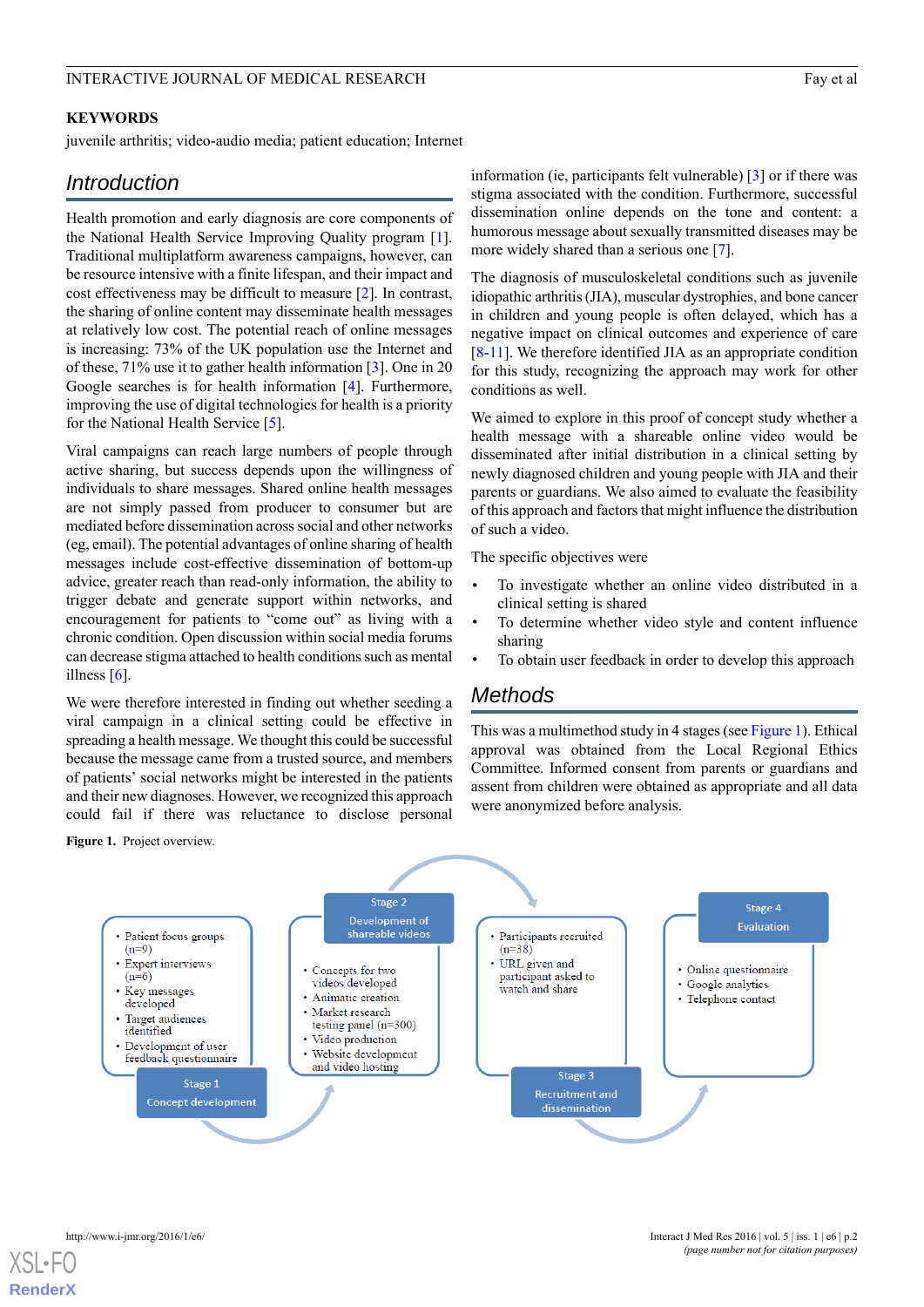#### INTERACTIVE JOURNAL OF MEDICAL RESEARCH Fay et al. Fay et al.

#### **Concept Development**

In this first stage we explored ideas about online sharing and developed key concepts for video development. Focus groups were held with newly diagnosed and established children and young people with JIA (2-16 years of age) and their parents or guardians. Interviews were held with other interested parties including health care professionals caring for patients with JIA. Participants were recruited from one center (Newcastle).

A researcher (MF) led each focus group using a topic guide including the following themes: (1) awareness of JIA before diagnosis, (2) journeys to diagnosis and information seeking, (3) views about information that others should have and how to communicate that information, (4) how children and young people and parents or guardians share experiences, and (5) the reactions of others to a diagnosis of JIA. In interviews with other interested parties, themes emerging from the focus groups were further explored. Focus groups and interviews were audio recorded, and key themes were identified using grounded theory [[12\]](#page-9-4).

#### **Video Development**

In the second stage, a digital communications agency [\[13](#page-9-5)] developed 2 contrasting videos using findings from Stage 1. This process included script development, refinement, animatic (draft video storyboards) creation, market research testing, casting, filming, and editing.

To ensure videos were appropriate, informative, and likely to be shared, animatics were reviewed by an independent market research testing panel comprising 300 people without previous first-hand experience with JIA. Panel members were grouped for analysis as follows: 13- to 16-year-olds (male or female without children), 17- to 25-year-olds (male or female, including parents or guardians), and mothers of children up to 16 years of age. Panel feedback was incorporated into the final scripts. Two videos, each approximately 1 minute in duration, were cast, filmed, and edited to agreed final versions.

#### **Recruitment and Video Dissemination**

Participants were recruited using a criterion sampling method in which children and young people within 6 months of diagnosis of JIA were identified in 2 centers (Newcastle upon Tyne and Liverpool). The parent or guardian was sent an information sheet before the clinic appointment, and participants (patients or their parents/guardians) were recruited in the clinic by the researcher or a clinical staff member.

Participants were handed a postcard with a unique web link (bit.ly) and asked to access the link, view the video, and share it across their real-life and electronic social networks. Each link was associated with one of the 2 randomly assigned videos. Researchers were blinded to the allocation. Within 4 weeks, participants were interviewed by telephone for feedback about the study.

Videos were hosted on a private, purpose-built website comprising multiple pages with unique 3-digit identifiers, each of which could be tracked. Each page comprised a video and share buttons (Facebook, Twitter, LinkedIn, Google+, Blogger, Reddit, Tumblr, and email). At the end, viewers were asked to

[XSL](http://www.w3.org/Style/XSL)•FO **[RenderX](http://www.renderx.com/)**

#### **Evaluation**

Standard web analytic tools (Google Analytics) tracked link activity. Google Analytic algorithms count a pageview when a user loads a page. Technology platform and some other metrics are reported by session: a session starts when a user accesses a website and ends after 30 minutes of inactivity or when the user moves to another website. Data collection was terminated when activity fell to very low levels, approximately 6 weeks after recruitment of the final patient. Analysis included geographic location of viewers, viewing platform (eg, mobile or tablet), referring site, number of pageviews and sessions, and time spent on the website. Results for the 2 videos were compared. Participants were telephoned 2 weeks after recruitment. Results from the online questionnaire were compiled using standard metrics.

## *Results*

#### **Concept Development**

Two focus groups were held, each comprising children and young people with JIA and their parents or guardians (n=9). Participants felt there was little awareness among the public and health care professionals that arthritis can affect children and treatment is often successful. Because effective treatments are available, appropriately treated JIA is an invisible albeit chronic condition. Although this means children and young people may not have to disclose their diagnosis, low visibility of physical changes may perpetuate lack of awareness and therefore delayed diagnosis. Interestingly, participants were concerned the public may have little interest in JIA because it is a manageable condition.

Participants felt that children and young people and parents or guardians are often better informed than health professionals and indeed may have suggested the possibility of JIA to their general practitioner before diagnosis. They also reported low levels of awareness in schools that arthritis affects children and young people. Therefore, support is often lacking, affected families are left to inform schools, and children and young people have to negotiate with peers. Adolescents may be reluctant to tell others about their condition to avoid being perceived as "boring" or "crippled" if unable to participate in certain activities, and this may encourage teasing or bullying.

Although fathers frequently attend hospital appointments with their child, participants felt mothers would be more engaged in information gathering, disease management, and exchange with others (eg, extended family and school). Participants identified 2 key target audiences: mothers of children and young people with arthritis and mothers of adolescents and young adults with arthritis. Videos provoking an emotional reaction were thought likely to be shared more widely than those resembling a fact sheet.

Other interested parties (n=6) were interviewed: a general practitioner with a special interest in pediatric rheumatology, a clinical nurse specialist in pediatric rheumatology, 2 consultant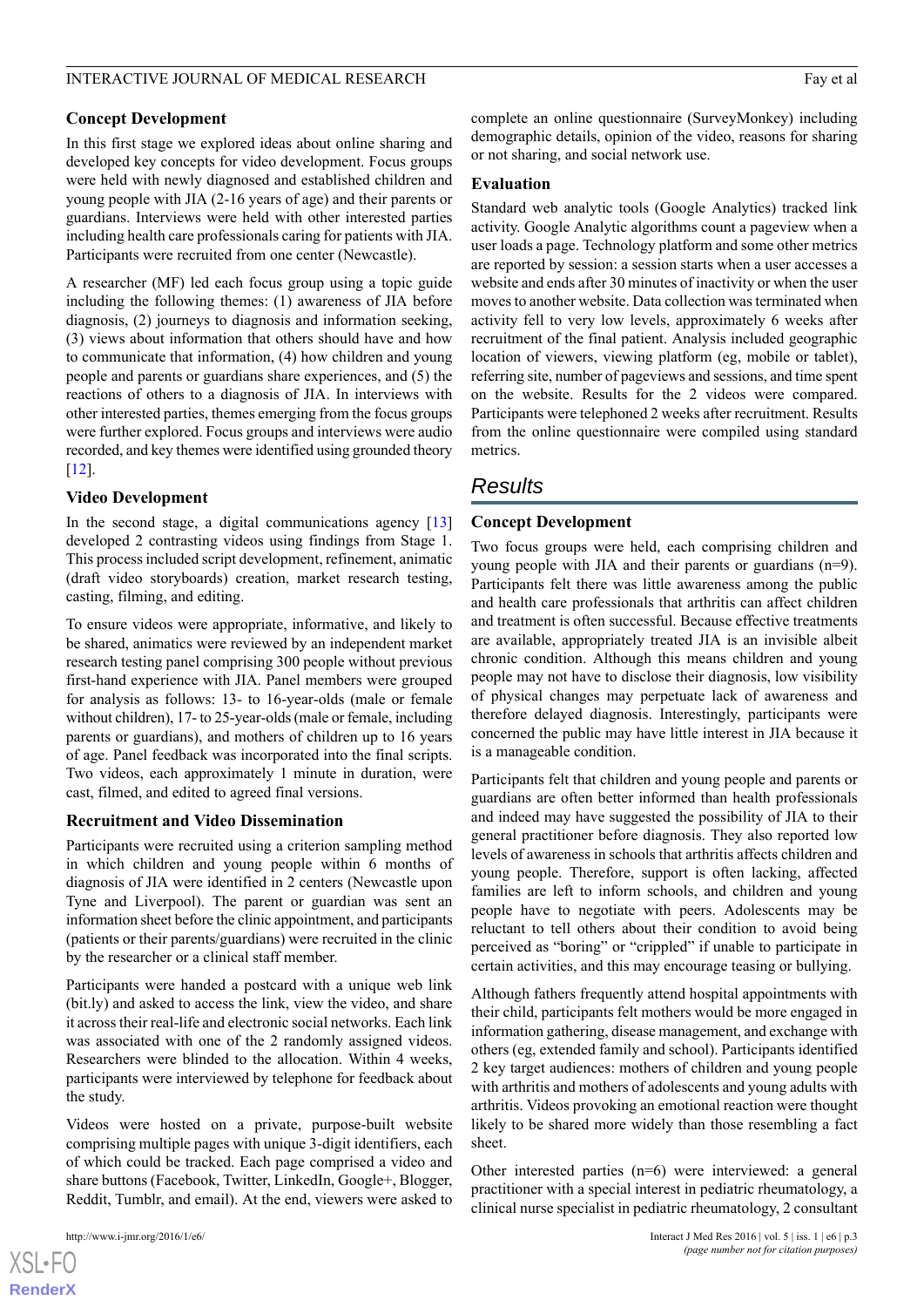#### INTERACTIVE JOURNAL OF MEDICAL RESEARCH FAY EXAMPLE TO A RESEARCH FAY A RESEARCH FAY AND THE SERVER AND THE SERVER AND THE SERVER AND THE SERVER OF MEDICAL RESEARCH

pediatric rheumatologists, the founder of a large parent or guardian support and awareness-raising network, and the communications officer of a relevant medical charity. Additional issues that emerged were around video style and content. Participants felt that to be widely shared, videos should be cute or humorous with key messages that children and young people can have arthritis and with timely treatment many maintain good quality of life. In addition, videos should not be heavily educational or overly alarmist while discussing symptoms (eg, persistent swelling, pain, stiffness). Participants suggested the most motivated sharers would be mothers of younger children, parents or guardians of children with more severe disease, and those who had suboptimal diagnostic experiences.

#### **Video Development**

Concepts and animatics for 2 contrasting videos were developed by the creative team. The 2 target audiences in Stage 1 were selected: parents or guardians (mothers in particular) of younger children and adolescents and young adults. Key messages were

- Anyone can get arthritis, at any age
- Early treatment is important

The video concepts were (1) "How old do you need to be…?" ([Multimedia Appendix 1\)](#page-8-5) and (2) "Old to young" [\(Multimedia](#page-8-6) [Appendix 2\)](#page-8-6).

#### **Textbox 1.** Video 1 concept: "How old do you need to be...?"

A series of children approximately 4-10 years of age are shown answering "How old do you need to be...?" questions: "How old do you need to be to make a cup of tea/drive a bus/buy a house/get married/bake a cake/go on an airplane by yourself?" The answers, delivered to camera, are diverse, lighthearted, humorous, and real. Eventually we arrive at the last question—"How old do you need to be to get arthritis?"—to which children reply with high numbers (72, 65, etc). The last child we see tells us you can be any age to get arthritis. It ends with the caption "You don't have to be old to get arthritis" and a call to action to share the link.

#### **Textbox 2.** Video 2 concept: Old to young.

An older woman is seen in a teenager's bedroom playing drum and bass on a turntable and moving to the music. Her voice is dubbed by a teenage female talking about the joy of listening to music and dancing. As her tone changes from happy and animated to sad, she talks about restricted movement, swelling, and pain, which at first she could not make sense of. The video culminates in a "big reveal" where the viewer discovers that the old woman is in fact a teenage female. The viewer sees the old woman put down her headphones, and the camera moves up to meet the face of the teenager whose voice we have been hearing. The message is that what started out as diffuse and inexplicable pains was, in fact, JIA. The video ends with the caption "You don't have to be old to get arthritis" and a call to action to share the link.

Market research panel feedback about the animatics suggested the concepts successfully communicated key messages and would appeal to the target audiences. Concept 1 was considered more humorous and shareable and likely to appeal to mothers of young children. Concept 2 was considered more shocking and likely of greater appeal to 13- to 16-year-olds. Although the panel suggested 13- to 16-year-olds shared online video content most frequently, mothers were felt most likely to share a health message about their children online. Suggested barriers to sharing included lack of relevance, reluctance to share content about health, and self-consciousness about sharing content.

#### **Recruitment and Dissemination**

A total of 38 participants were recruited between January and May 2014 in 2 centers (23 from Newcastle upon Tyne and 15 from Liverpool). Links were distributed to the participants and/or their parents or guardians: 21 were to Video 1 ("How old do you need to be…?") and 17 to Video 2 ("Old to young"). One participant mislaid the paper link which was replaced. Only one potential participant, a 16-year-old male, declined. In general, even when offered to children and young people considered old enough to use them, the links were accepted by a parent, guardian, or other family member instead.

The mean age of the children and young people was 7.6 years (range 2-15); 28 were female and 8 male (2 unknown). Age, gender, and video allocation did not vary significantly by center. Children and young people allocated Video 1 were not significantly different from those allocated Video 2 in terms of age or gender (Video 1, mean age 7.5 years, 18/21 female; Video 2, mean age 8.6 years, 10/17 female; *P*=.47 and *P*=.14, respectively).

#### **Evaluation**

#### *Viewing, Sharing, and Pageviews*

Of 38 distributed links, 10 were not accessed. The remaining 28 links achieved a total of 3236 pageviews (median 32 pageviews per link; range 2-1257).

Of 20 links to Video 1, 1 was not accessed. The remaining 19 links achieved a total of 2868 pageviews (median 32 pageviews per link; range 2-1257). One 12-year-old shared the link with her teacher and classmates but did not share online. Of 18 links to Video 2, 9 were not viewed. The remaining 9 links achieved a total of 368 pageviews (median 32 pageviews per link; range 2-90) ([Figure 2](#page-4-0)). Visitors were recorded as *new* in 82.10% (2657/3236) of pageviews and *returning* in the remainder. The average session duration was 1:14 minutes.

Most links were viewed and shared within a few days. The lifespan of links was variable. For example, the most shared link was first shared 2 days after recruitment and generated 837 pageviews in the first week, decreasing in the subsequent 6 weeks ([Figure 3\)](#page-4-1). The second most shared link had a lifespan of approximately 3.5 weeks, with a peak of 469 pageviews on the second day followed by a decline in activity.



**[RenderX](http://www.renderx.com/)**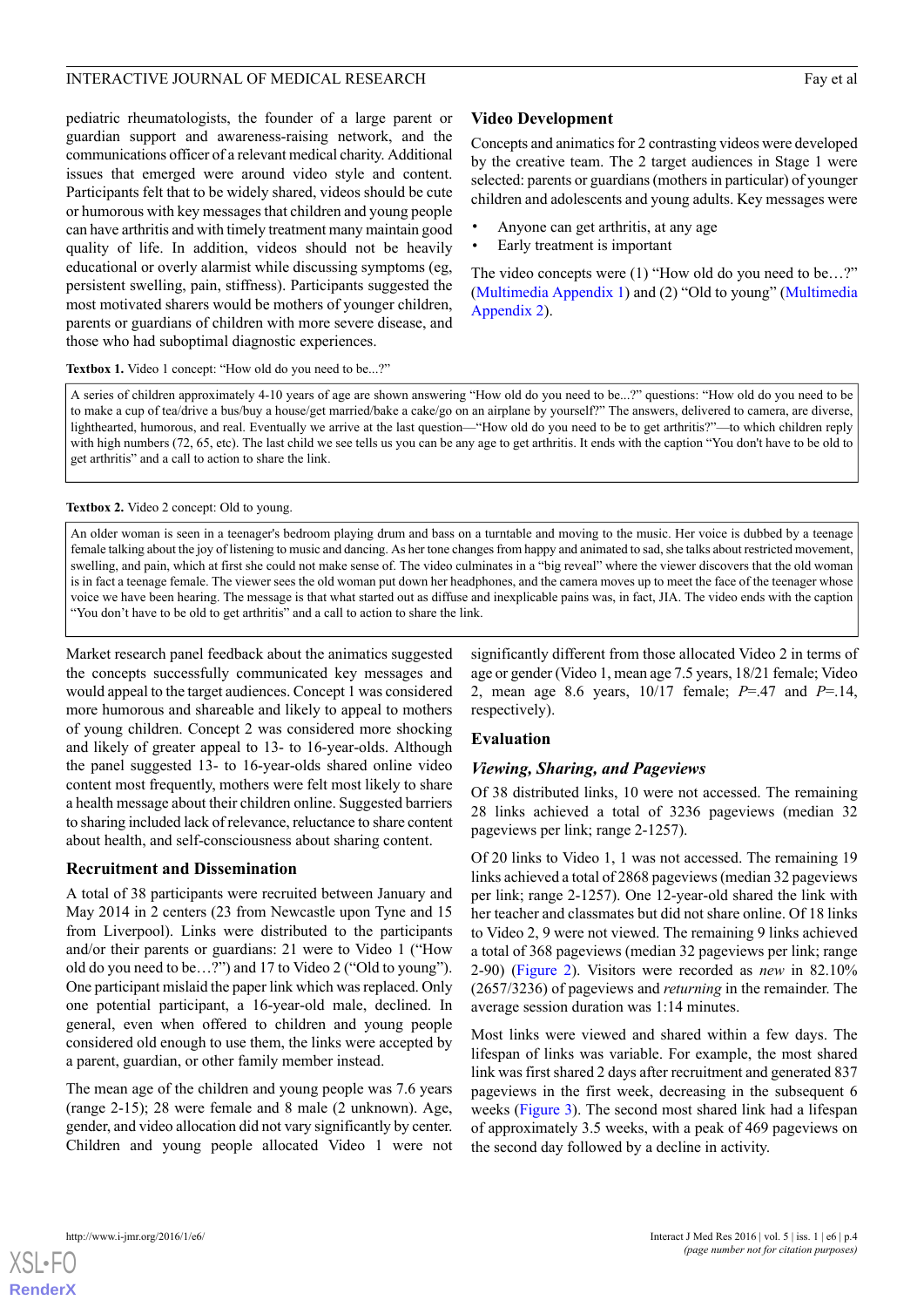#### INTERACTIVE JOURNAL OF MEDICAL RESEARCH Fay et al. Fay et al.

<span id="page-4-0"></span>**Figure 2.** Box and whisker plot showing distribution of numbers of pageviews for each link grouped by the linked video.



<span id="page-4-1"></span>**Figure 3.** Life span and page views of top shared link.



#### *Geographic Spread*

Links were accessed from 26 countries [\(Table 1](#page-5-0)). Most viewers were in the United Kingdom (82.72%) and the United States (9.05%). Within the United Kingdom, most were in the North East and London. The 2 most shared links had the greatest geographical reach at 11 and 13 countries.

#### *Technology Platforms*

Of 3236 pageviews, 2175 (67.21%) were from social networks, 624 (19.28%) from the original bit.ly links, and 437 (13.50%) from direct links. The social networks driving viewers were Facebook (2143/2175, 98.53%), Twitter (16/2175, 0.74%), Mums in the Know (14/2175, 0.64%), and Google+ (2/2175, 0.09%). Of the 3236 pageviews, 2417 (74.69%) were on mobile or tablet devices.

```
XSL•F
```
**[RenderX](http://www.renderx.com/)**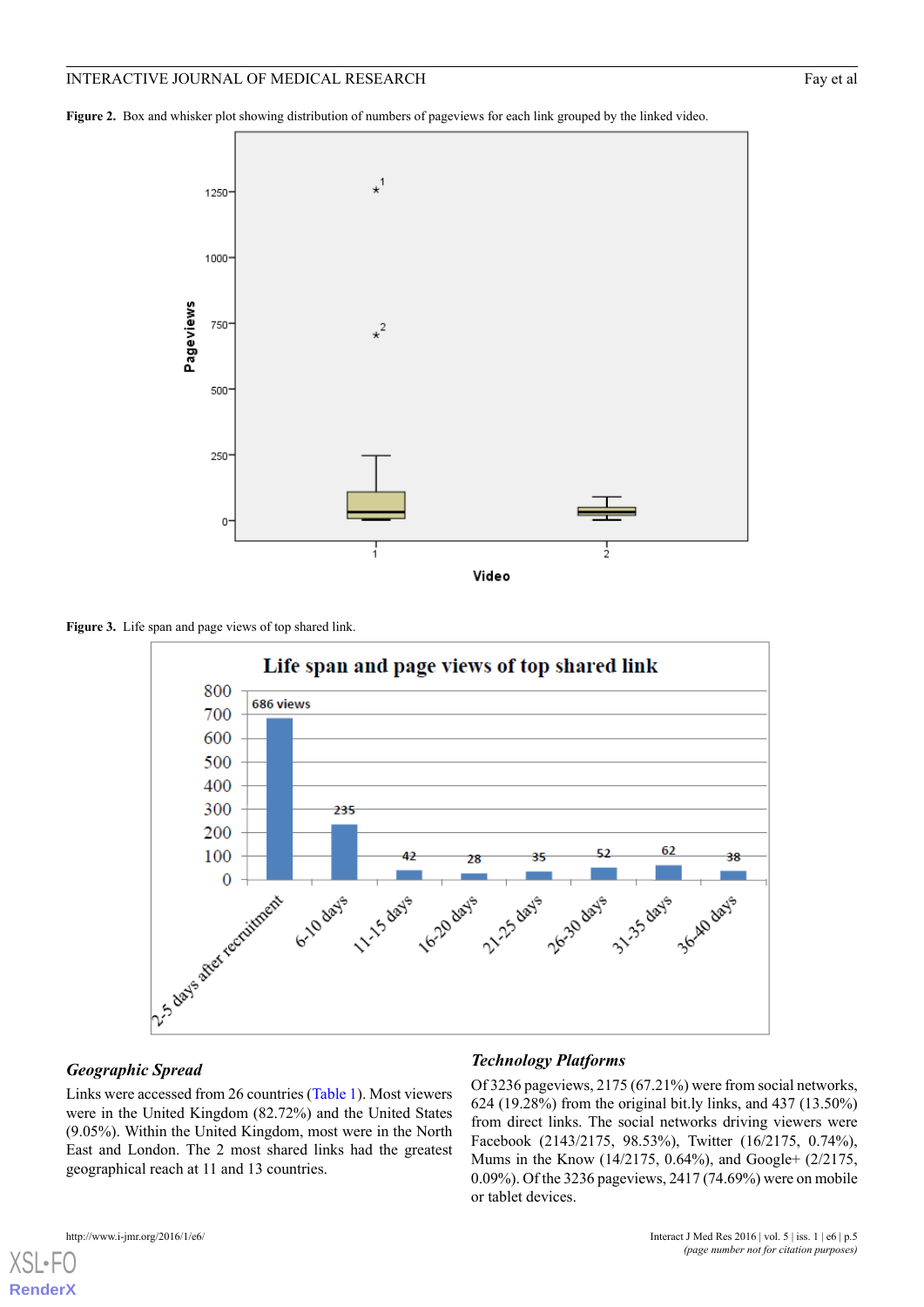#### INTERACTIVE JOURNAL OF MEDICAL RESEARCH Fay et al. Fay et al.

There were responses to 78 online questionnaires. All respondents either had arthritis or had a child with arthritis. The majority were female (66/72, 92%) and aged 25 to 44 years (50/72, 69%). Most (48/60, 80%) had been through or were planning to complete higher education.

Of 67 respondents to this question, 16 (24%) received the link directly from the research team, 30 (45%) via social networking sites, 5 (7%) from friends and 3 (4%) from a family member; 23 (34%) received the link from someone with JIA or whose child had JIA.

Of 72 respondents reporting their social media use, 70 (97%) used Facebook, 28 (39%) Twitter, 17 (24%) Instagram, 14 (19%) Pinterest, 6 (8%) Google+, 3 (4%) Tumblr, 2 (3%) Reddit, and 1 respondent kept a personal blog; 34 (47%) reported being logged on most of the time and 33 (46%) at least daily.

Most respondents (60/77, 78%) shared the video [\(Table 2](#page-6-0)). The most popular reason for sharing was that the viewer or child had JIA and wanted others to know about it. Videos were most often shared on social networking sites (48/59, 81%) with friends (24/59, 41%) or family members (17/59, 29%) and less often with work colleagues (4/59, 7%).

<span id="page-5-0"></span>**Table 1.** Geographic distribution of viewers.

| Country/Territory    | Pageviews    |
|----------------------|--------------|
|                      | $n$ (%)      |
| United Kingdom       | 2677 (82.72) |
| <b>United States</b> | 293 (9.05)   |
| Australia            | 92 (2.84)    |
| Canada               | 40(1.23)     |
| Ireland              | 36(1.11)     |
| Singapore            | 12(0.37)     |
| Italy                | 10(0.31)     |
| Netherlands          | 10(0.31)     |
| New Zealand          | 10(0.31)     |
| Germany              | 6(0.18)      |
| Spain                | 6(0.18)      |
| France               | 6(0.18)      |
| Czech Republic       | 4(0.12)      |
| Lithuania            | 4(0.12)      |
| Thailand             | 4(0.12)      |
| South Africa         | 4(0.12)      |
| Others               | 22 (0.68)    |
| Total                | 3236 (100)   |

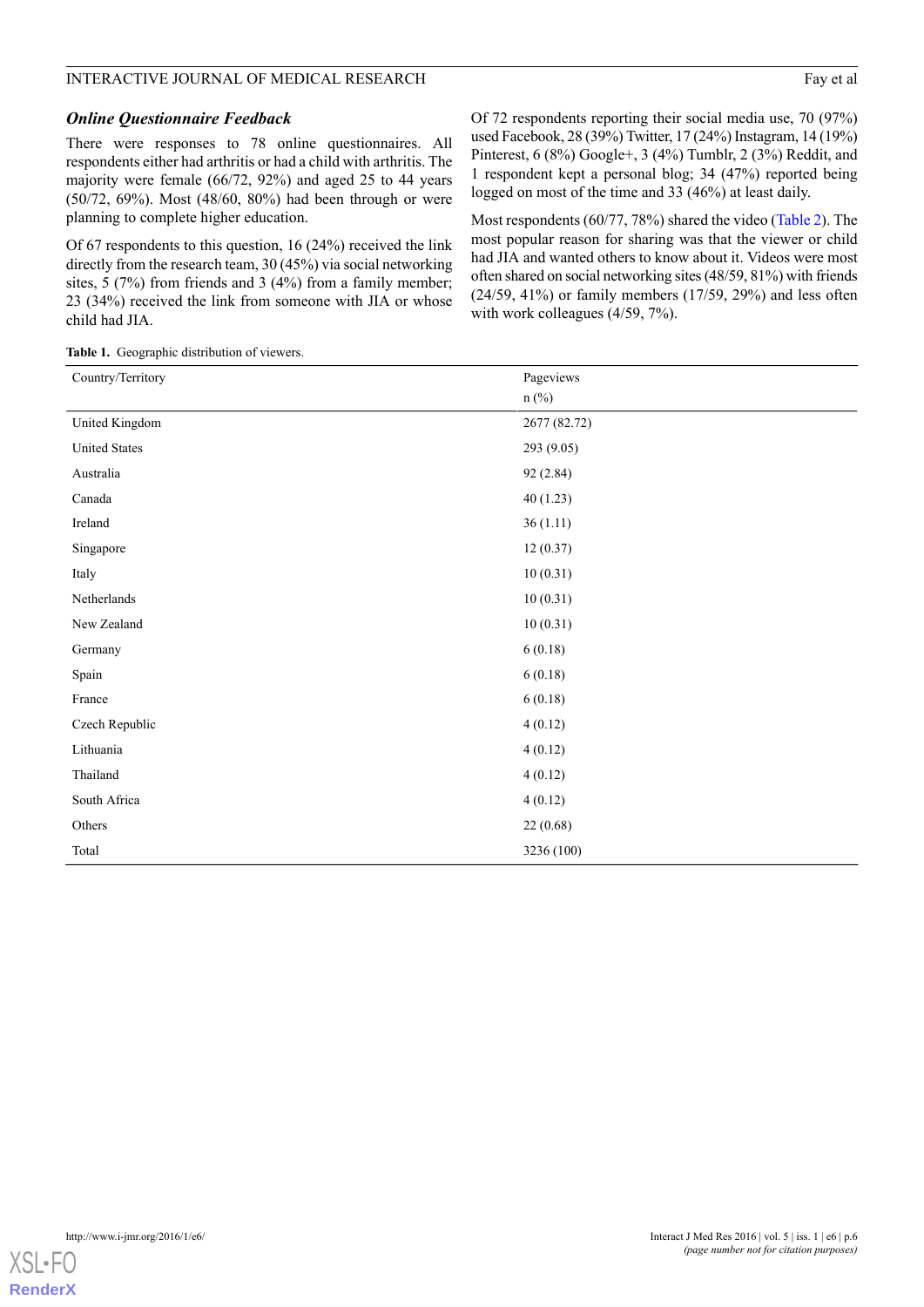#### INTERACTIVE JOURNAL OF MEDICAL RESEARCH FAY ALL THE SEARCH FAY EXPLORE THE SEARCH FAY ALL THE SEARCH FAY ALL THE SEARCH FAY ALL THE SEARCH FAY ALL THE SEARCH FAY ALL THE SEARCH FAY ALL THE SEARCH FAY ALL THE SEARCH FAX ALL

<span id="page-6-0"></span>**Table 2.** Reasons for sharing or not sharing the video.

| Response            |                                                                    | Respondents |
|---------------------|--------------------------------------------------------------------|-------------|
|                     |                                                                    | $n$ (%)     |
| Shared $(n=59)$     |                                                                    |             |
|                     | I/my child has JIA and I want others to know about it too          | 48 (81)     |
|                     | I know someone who has arthritis                                   | 10(17)      |
|                     | As a favor to the person/website who sent me the link              | 8(14)       |
|                     | It was touching                                                    | 5(8)        |
|                     | It was funny                                                       | 4(7)        |
|                     | It was informative                                                 | 3(5)        |
|                     | It was different                                                   | 2(3)        |
| Not shared $(n=11)$ |                                                                    |             |
|                     | I don't usually share things online                                | 5(46)       |
|                     | I/my child has JIA, but I don't want to shout it from the rooftops | 3(27)       |
|                     | I didn't like the look of it                                       | 3(27)       |
|                     | I don't know anybody who would be interested                       | 2(18)       |
|                     | I didn't have time, and I forgot all about it                      | 1(9)        |

When asked what they liked about the video, responses were "It reminded me of myself/my child/someone I know who has got JIA" (31/65, 48%), "The way it talks about JIA" (24/65, 37%), "It was informative" (18/65, 28%), "It was cute" (15/65, 23%), "It made me feel quite emotional" (8/65, 12%), and "It was funny" (5/65, 8%). Comments included the following:

*It plays on stereotypes and shows people their preconceptions are wrong.*

*It's brief and to the point without being overly emotional. I don't share much about my daughter's JIA as it is personal to her but nor do I want her to feel ashamed or different—knowledge empowers and reduces prejudice. I was happy to share this.*

Some respondents (17/77, 22%) reported viewing but *not*sharing the video [\(Table 2](#page-6-0)). The most frequent reason for not sharing was "I don't usually share things online" (5/11, 46%). Comments included "My child is only 2 and . . . has stiff or sore joints . . . This wasn't mentioned in the video," the video was "not informative enough," and "Young people are likely to turn off as soon as the elderly person appears." Others reported it was irrelevant to their circumstances or, anticipating stigma or bullying, were not comfortable publicizing that their child had JIA.

Of 78 respondents, 18 specified what they disliked about the videos. Responses were "It reminded me of myself/my child/someone I know who has got JIA" (7/18, 39%), "It made me feel emotional" (5/18, 28%), "The way it talks about JIA" (4/18, 22%), "It was cute" (2/18, 11%), and "It was funny" (2/18, 11%). One respondent expressed concern about self-protection, vulnerability, and inviting negative attention or bullying after sharing. Two respondents specified groups they wouldn't share the video with (school friends and work colleagues) stating it would make them feel vulnerable.

In terms of content, Video 1 was considered more appealing and shareable. One respondent commented that the tone of Video 2 was "gray and depressing;" another commented that the actor did not come across as "cool" and therefore the video might not be helpful in raising awareness and engagement with the condition and that teenagers might not want to be associated with an older person's disease.

#### *Telephone Follow-Up Interview Feedback*

We were able to contact 15 participants for telephone feedback. Those contacted expressed support for the study and were positive and enthused about the video they had watched. Most felt that it was a good way to "get awareness out there." One mother described the video (Video 2) as "quite catching" and said she wished she had seen it "2-3 years ago" when she first suspected that her daughter might have a medical condition. Participants tended to share the video with friends and family (either by social media—predominantly Facebook—or directly by email). They reported receiving positive feedback about the videos as well as consistent comments like "I didn't realize that kids could get arthritis." Telephone interviews further suggested that in most cases it was the parents or guardians who shared the link via their networks, mostly with family and friends but also through JIA-specific networks such as support groups and general parenting forums. Only 1 participant mentioned explicitly that her 13-year-old daughter shared the link with family and friends on Facebook and Instagram.

Two participants had not viewed the video when contacted and were prompted to do so. Reasons for not viewing included loss of the recruitment card, having to attend to family or health-related matters, and stress following their child's recent diagnosis.

The video was also shared offline. One 13-year-old female shared the video with her teacher who then integrated it in a school lesson, although it was not widely shared online. The

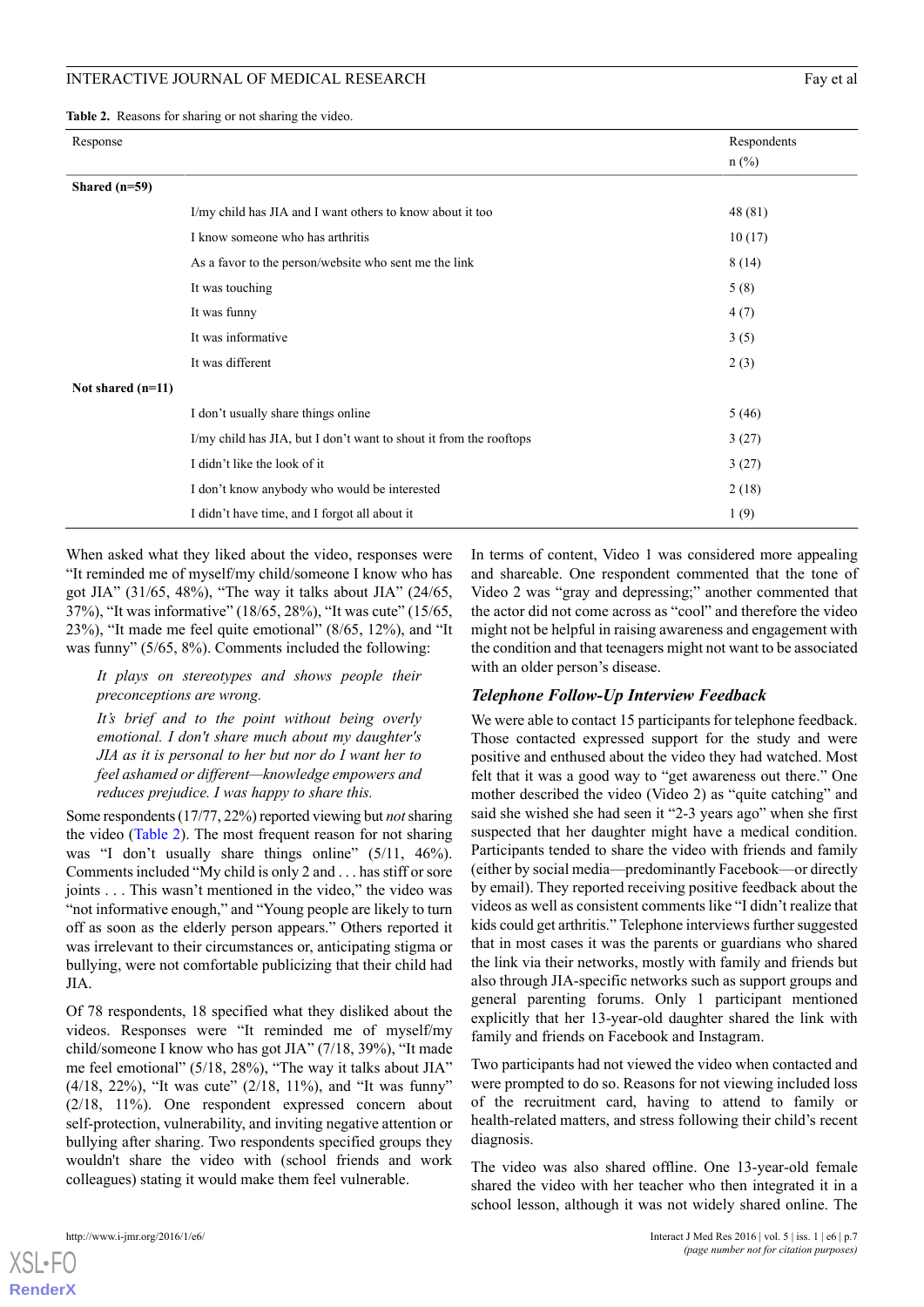#### mother of a 9-year-old newly diagnosed female was very enthusiastic about the project but had recently stopped using social media. She suggested sharing the link through real-life networks and platforms including school notice boards and at extracurricular events.

# *Discussion*

# **Principal Findings**

This study has investigated the feasibility of seeding an online awareness campaign for JIA in a clinical setting and has demonstrated that this approach can work in what we believe is a unique study. We have shown that this approach is acceptable to most children and young people and their parents or guardians and that it can reach an audience which far exceeds the geographical and sociodemographic spread of other (eg, paper-based) information. Dissemination is influenced by the content and its shareability, participant engagement in social networks, and willingness to share personal or family-related health information.

The clinical motivation behind this study was to improve the diagnostic experience of patients with JIA. Our impression that awareness of JIA is low was supported by the initial group work in which children and young people and parents or guardians agreed there was little awareness of JIA in the community, schools, and primary care. Studies of delayed cancer diagnosis describe complex and varied pathways to diagnosis: delays can be patient-, family-, or doctor-related and occur between primary and secondary care or within secondary care [[14\]](#page-9-6). Raising awareness in the community and within health care settings might address some of these areas and is one of the few tools available. However, although many campaigns have set out to do so [\[2](#page-8-1),[15](#page-9-7)[,16](#page-9-8)], it is recognized that they may be ineffective or alternatively lead to increased and inappropriate demands on services [\[15](#page-9-7)].

Although this was a relatively small study, it demonstrated proof of concept for this technique; each link received a mean of 89.6 pageviews, and links were viewed from a wide range of geographic locations. Concentrations of views in the North East and London in the United Kingdom and within the United States likely reflect the connections of sharers locally as well as the population density and Internet usage in London and the United States.

Despite initial apparent enthusiasm from participants, links were not accessed by everyone recruited for the study. Unfortunately, we could not contact all of those concerned to understand why. The success of the project relied on a small number of enthusiastic sharers with appropriate viral dynamics or digital capital and access to and engagement with social media, factors which are crucial for successful seeding [[17\]](#page-9-9).

Despite the apparent social media engagement of younger digitally native patients, the most effective sharers were the parents or guardians (particularly mothers) of younger children, as predicted in the first phase. Although we had limited feedback from this population, likely factors for disengagement of JIA patients include unappealing tone and content of videos, reservations about sharing personal health-related information

[XSL](http://www.w3.org/Style/XSL)•FO **[RenderX](http://www.renderx.com/)** online, and lack of interest in the research. Other approaches like encouraging participants to make their own videos or sharing offline might be more successful.

A personal or emotional attachment to the message is important for sharing; the majority shared the video because their child or someone they knew had JIA. The engagement of patients and parents or guardians in spreading a health message represents a reconfiguration of the roles of patients and health professionals in a process which may require monitoring by public health professionals [[18\]](#page-9-10). When spreading a health message online, a distinction between spreading information and awareness may be useful. We focused on the latter and tried to keep the message as simple as possible, reasoning that viewers could use the associated links to access further information. This approach, however, may reduce the effectiveness of educating the wider community.

In terms of absolute numbers of pageviews, Video 1 was more successful than Video 2 (2868 vs 368 views). However, this appeared to be driven by a couple of very successful sharers of Video 1 and not because of a significant difference in the number of pageviews. This emphasizes the impact of small numbers of highly connected and motivated individuals in online sharing. Comments about the videos appeared to favor the lighter and more humorous tone of Video 1. The online content which is shared to some extent reflects on the sharer, and it may be that sharers were happier to be associated with this than the darker tone of Video 2. Facebook was the dominant social network through which links were shared, predominantly to friends or family members. Most views were on mobile or tablet platforms.

Key to the transferability of this approach is the condition in question, and this approach may be more applicable to some conditions than others. Given the reservations about what sharers thought the messages said about themselves and their condition, messages about different conditions (eg, cancer or sexual health) are likely to be shared differently. Therefore, while there are clear elements of transferability, relevant condition-specific enablers and barriers should be taken into account when developing Web-based health messages.

### **Limitations**

A major drawback to our study is that although we had viewing statistics, we were unable to measure whether our method had raised awareness of JIA in the population or among those who watched the videos. Testing this concept within a formal study to which patients were required to consent led to some logistical difficulties including the uneven randomization of patients across the 2 videos. Our method of sharing written links to the videos was not ideal; future studies should consider direct electronic sharing of links (either by email, text message, or QR code) to eliminate the need to manually enter the address into a browser and facilitate the sending of reminders if appropriate. We believed that up to 6 months after diagnosis patients would be more motivated to share videos but were unable to test this. Our study was heavily dependent on 2 professionally produced videos, which were relatively expensive to produce and may limit the scalability and transferability of this approach. Furthermore, the dependence on the video content itself means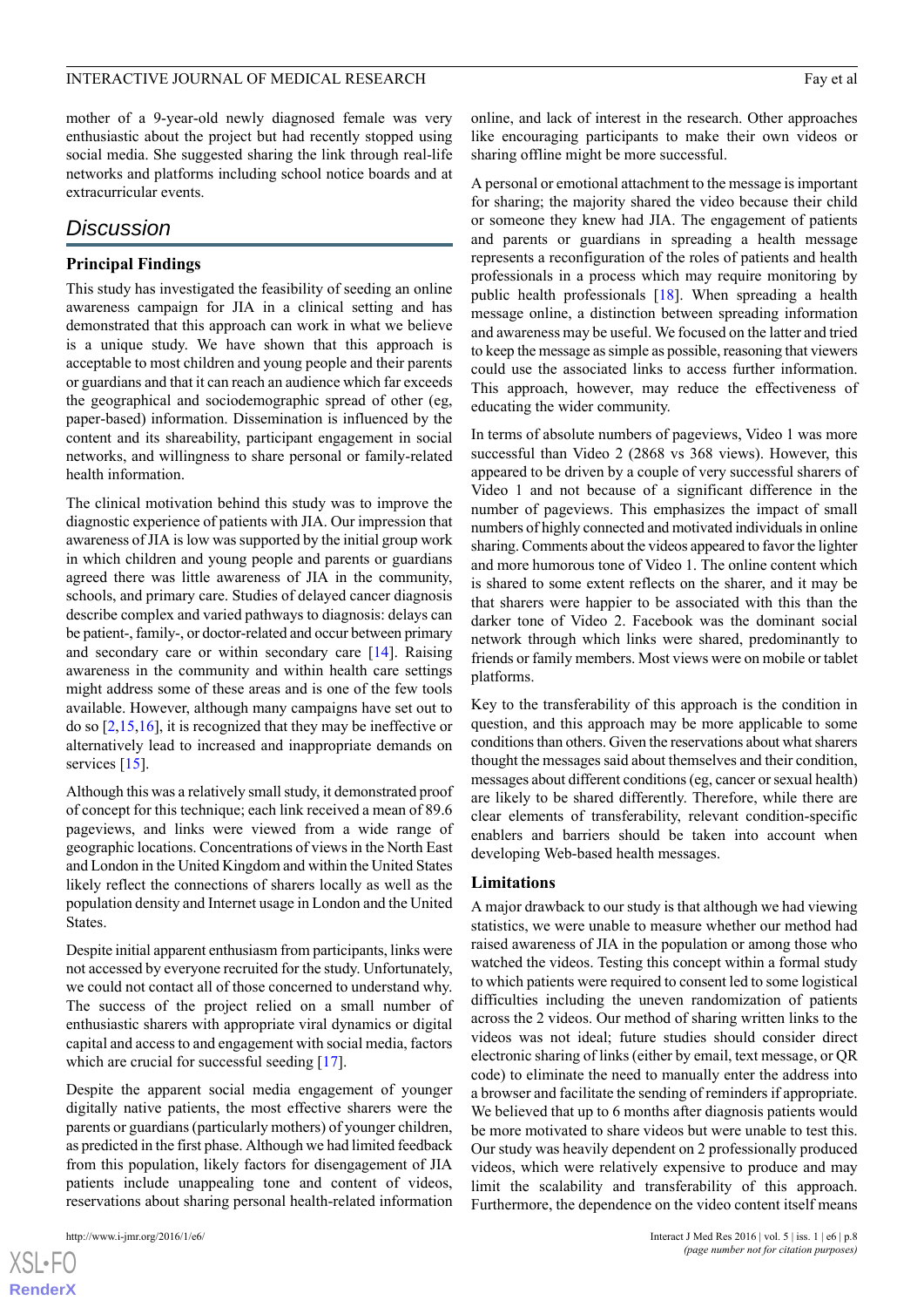#### INTERACTIVE JOURNAL OF MEDICAL RESEARCH FAY ALL THE SEARCH FAY EXPLORE THE SEARCH FAY ALL THE SEARCH FAY ALL THE SEARCH FAY ALL THE SEARCH FAY ALL THE SEARCH FAY ALL THE SEARCH FAY ALL THE SEARCH FAY ALL THE SEARCH FAX ALL

it is possible that different videos would have generated entirely different results. The feedback we received was predominantly from women aged 25 to 44 years, which may not reflect the majority of the viewing audience.

In developing an effective awareness campaign, it might be appropriate to target other groups (eg, health professionals). We could not tell to what extent the links had been shared with health professionals, and some research into sharing behavior might be appropriate. While awareness campaigns can improve outcomes for patients, the impact on primary and secondary care of increased numbers of referrals as a result of a campaign should be considered [[19\]](#page-9-11).

#### **Conclusion**

The findings of this exploratory study suggest that distributing a link to a shareable online video in a clinical setting is a feasible and potentially effective way of spreading a health message. The tone and content of the message are important factors in the success of this approach, as is an understanding of the population (patients and parents or guardians) most likely to share the resource. Other factors include the condition itself, the willingness of sharers to be identified with the condition, and preexisting awareness of the condition. The parents or guardians of affected children may be the most effective group for spreading health messages about childhood-onset conditions, and future campaigns should consider this. Further work should focus on refining this approach, delivering it at lower cost, and improving its generalizability across age groups and medical conditions.

#### **Acknowledgments**

The project was granted ethical approval and was registered on the National Institute for Health Research portfolio, UKCRN ID 13747. The study was funded by Arthritis Research UK through Educational Project Grant number 20168. All participants consented to the study. Many thanks to Rachael Quarmby, Senior Client Director, and Mark Martin, Group Creative Director, Different.

#### **Authors' Contributions**

The study was conceived and designed by CG, HF, and TR collaborating with CP. MF collected and analyzed the data. MF, CG, HF, and TR interpreted the data. MF drafted the paper and CG, HF, CP, and TR made revisions on subsequent drafts. All authors read and approved the final manuscript. CG is the guarantor.

#### <span id="page-8-5"></span>**Conflicts of Interest**

None declared.

#### <span id="page-8-6"></span>**Multimedia Appendix 1**

Video 1. How old do you need to be . . .?

[[MP4 File \(MP4 Video\), 54MB](http://www.i-jmr.org/article/downloadSuppFile/4608/24653) - [ijmr\\_v5i1e6\\_app1.mp4](http://www.i-jmr.org/article/downloadSuppFile/4608/24653) ]

### **Multimedia Appendix 2**

<span id="page-8-0"></span>Video 2. Young to Old.

<span id="page-8-1"></span>[[MP4 File \(MP4 Video\), 50MB](http://www.i-jmr.org/article/downloadSuppFile/4608/24654) - [ijmr\\_v5i1e6\\_app2.mp4](http://www.i-jmr.org/article/downloadSuppFile/4608/24654) ]

#### **References**

- <span id="page-8-2"></span>1. NHS Improving Quality: Public awareness and early diagnosis.: National Health Service; 2013 Apr 01. URL: [http://www.](http://www.nhsiq.nhs.uk/improvement-programmes/living-longer-lives/public-awareness-and-early-diagnosis.aspx) [nhsiq.nhs.uk/improvement-programmes/living-longer-lives/public-awareness-and-early-diagnosis.aspx](http://www.nhsiq.nhs.uk/improvement-programmes/living-longer-lives/public-awareness-and-early-diagnosis.aspx) [accessed 2015-05-04] [[WebCite Cache ID 6YGc9xYO6\]](http://www.webcitation.org/6YGc9xYO6)
- <span id="page-8-3"></span>2. Flynn D, Ford GA, Rodgers H, Price C, Steen N, Thomson R. A time series evaluation of the FAST National Stroke Awareness Campaign in England. PLoS One Internet 2014 Jan;9(8) [[FREE Full text\]](http://www.pubmedcentral.nih.gov/articlerender.fcgi?artid=4131890&tool=pmcentrez&rendertype=abstract) [doi: [10.1371/journal.pone.0104289](http://dx.doi.org/10.1371/journal.pone.0104289)] [Medline: [25119714](http://www.ncbi.nlm.nih.gov/entrez/query.fcgi?cmd=Retrieve&db=PubMed&list_uids=25119714&dopt=Abstract)]
- <span id="page-8-4"></span>3. Fergie G, Hunt K, Hilton S. What young people want from health-related online resources: a focus group study. J Youth Stud 2013 Aug;16(5):579-596 [\[FREE Full text\]](http://www.pubmedcentral.nih.gov/articlerender.fcgi?artid=3982905&tool=pmcentrez&rendertype=abstract) [doi: [10.1080/13676261.2012.744811](http://dx.doi.org/10.1080/13676261.2012.744811)] [Medline: [24748849\]](http://www.ncbi.nlm.nih.gov/entrez/query.fcgi?cmd=Retrieve&db=PubMed&list_uids=24748849&dopt=Abstract)
- 4. Official Google Blog: A remedy for your health-related questions: health info in the Knowledge Graph. 2015 URL: [http:/](http://googleblog.blogspot.co.uk/2015/02/health-info-knowledge-graph.html) [/googleblog.blogspot.co.uk/2015/02/health-info-knowledge-graph.html](http://googleblog.blogspot.co.uk/2015/02/health-info-knowledge-graph.html) [accessed 2015-05-04] [[WebCite Cache ID](http://www.webcitation.org/6YGcbHRev) [6YGcbHRev\]](http://www.webcitation.org/6YGcbHRev)
- 5. Personalised Health and Care 2020: A framework for action. Using data and technology to transform outcomes for patients and citizens.: National Health Service; 2014 Nov. URL: [https://www.gov.uk/government/uploads/system/uploads/](https://www.gov.uk/government/uploads/system/uploads/attachment_data/file/384650/NIB_Report.pdf) [attachment\\_data/file/384650/NIB\\_Report.pdf](https://www.gov.uk/government/uploads/system/uploads/attachment_data/file/384650/NIB_Report.pdf) [accessed 2016-01-25] [[WebCite Cache ID 6eoTwKEP2](http://www.webcitation.org/6eoTwKEP2)]